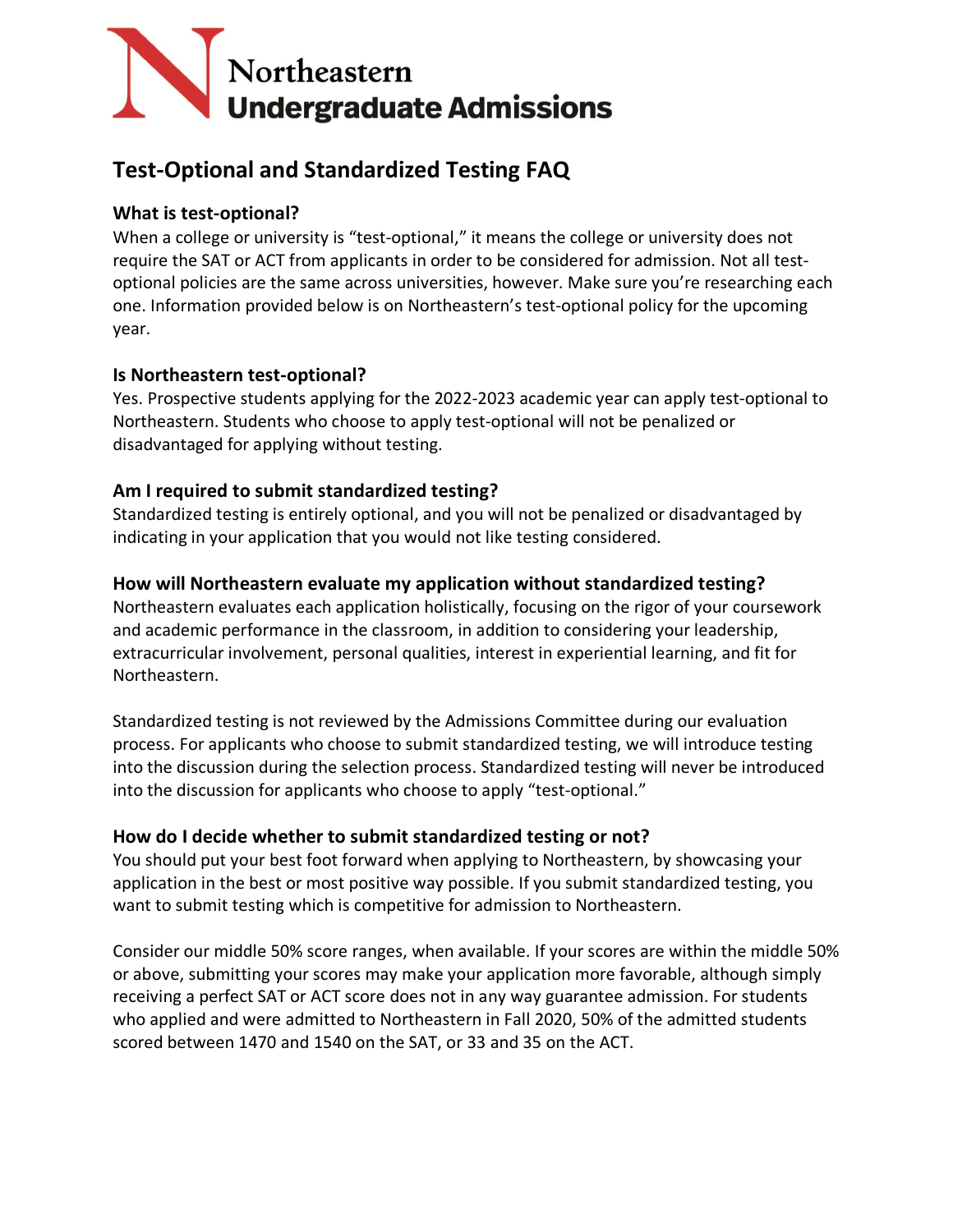# Northeastern **Undergraduate Admissions**

#### **Does Northeastern superscore?**

Yes. Northeastern will superscore your SAT and ACT. For the SAT, we will add together your highest Evidence-based Reading & Writing section and Mathematics section, from across multiple test dates, to create a new overall total SAT score. For the ACT, we will average together your highest English, Math, Reading, and Science sections, from across multiple test dates, to create a new overall Composite score. 

### **Does Northeastern accept ACT Single-Section Retesting?**

Yes. Northeastern does accept single-section retesting and includes your single section test results when calculating your superscored ACT Composite.

**Does Northeastern require the SAT Essay or ACT Writing sections?** No. 

**I am applying from an international high school. I thought Northeastern was "testfree" and would not review results from the SAT or ACT even if I submitted them?** From Fall 2008 to Fall 2020, Northeastern was test-free for all applicants who applied from a high school which was located outside of the United States. For the 2021-2022 academic year, our test-optional standardized testing policy applies to all prospective students regardless of where you went to high school. All students will have the choice of whether or not to submit the SAT or ACT for consideration as part of Northeastern's admissions process.

### **Can my predicted grades count as my standardized testing?**

No. Northeastern will not consider predicted results from the IB Diploma, GCE Advanced Levels, or any national or international exams to fulfill the standardized testing requirement if you choose to apply with testing considered.

## Will Northeastern consider my predicted grades?

While excluded from our standardized testing policy, the Admissions Committee requires predicted grades for applicants studying at an overseas high school whose secondary education culminates in externally assessed high school graduation exams or university matriculation exams.

- If you will not receive your final results until after the application deadline, your high school must submit predicted grades.
- If your final results are available before the application deadline, final results must instead be submitted by your high school.
- Furthermore, all enrolling students will be required to submit final exam results, even students who applied "test-optional" to Northeastern, as final exams also serve as proof of high school graduation.

## **How should my predicted grades be submitted?**